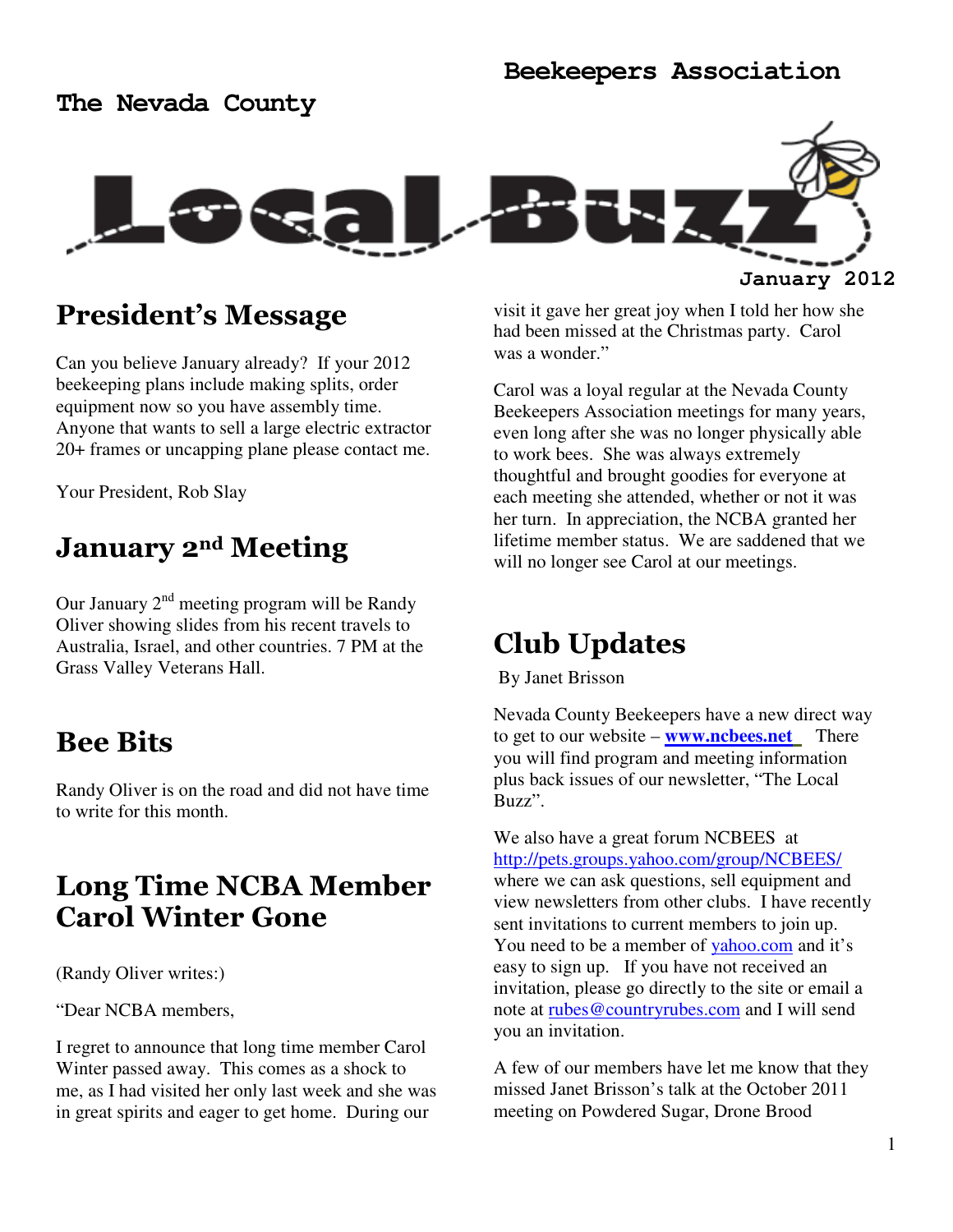Management and Small Cell Beekeeping. I wanted to let you know that I will be giving the same talk at the Sacramento Area Beekeeping Association on February  $21<sup>st</sup>$  at 7pm. All guests are welcomed and the location is Town & Country Lutheran Church, 4049 Marconi Ave., Sacramento.

And give the below credit to Kelly Beekeeping Supplies:

### **Emergency Winter Rations and Moisture Control**

I have discussed the Mountain Camp method of winter feeding and moisture control in past newsletters and I feel it is worth going over once more.

1. Add a solid spacer rim to the top of your stack, about 2 inches in height.

2. Cut two sheets of black & white newspaper to fit exactly inside the walls of your hive body (these will be laid directly on your top bars leaving about 1/3 of ten frames exposed).

3. Using a spray bottle full of tap water wet the newspaper so it is fairly saturated but not dripping.



4. Fill a 2 lb plastic coffee can with dry granulated cane sugar.

5. Dump 1/3 of the sugar on the newspaper and mist it with the spray bottle so it just begins to clump.

6. Repeat the process until the sugar is gone. Why mist the sugar? Because if you don't the bees may carry it from the hive as foreign material.

When will the bees use this? It has been my observation that they will be up in this sugar in the very early spring.

Are there any side benefits of this? Yes, I believe that this helps absorb the moisture that will be produced by the bees' respiration and heat that is generated, rises, and causes the moisture to condense as it cools. My bees can take some really cold weather but they cannot survive being wet and cold. And, should they not need this sugar in the spring, you can use it in a 1:1 spring feed.

### **Sacramento Beekeeping Supplies**

- Complete line of all beekeeping supplies
- American dealer for Sheriff suits
- Gifts—bee themed children's wear, tableware, garden décor, etc
- Books—children's beekeeping, homemade cosmetics, candles
- Beeswax candles, molds, waxes (soy and paraffin too) dyes, scents, and wicks
- Honeycomb sheets for rolling candles—35 colors

2110 X Street, Sacramento, CA 95818 (916) 451-2337 fax (916) 451-7008 Webpage at www.sacramentobeekeeping.com email: info@sacramentobeekeeping.com Open Tuesday through Saturday 10:00 – 5:30 **MAIL ORDERS RECEIVE QUICK SERVICE** 

# December Minutes

Our December meeting was the annual holiday potluck and pirate gift exchange.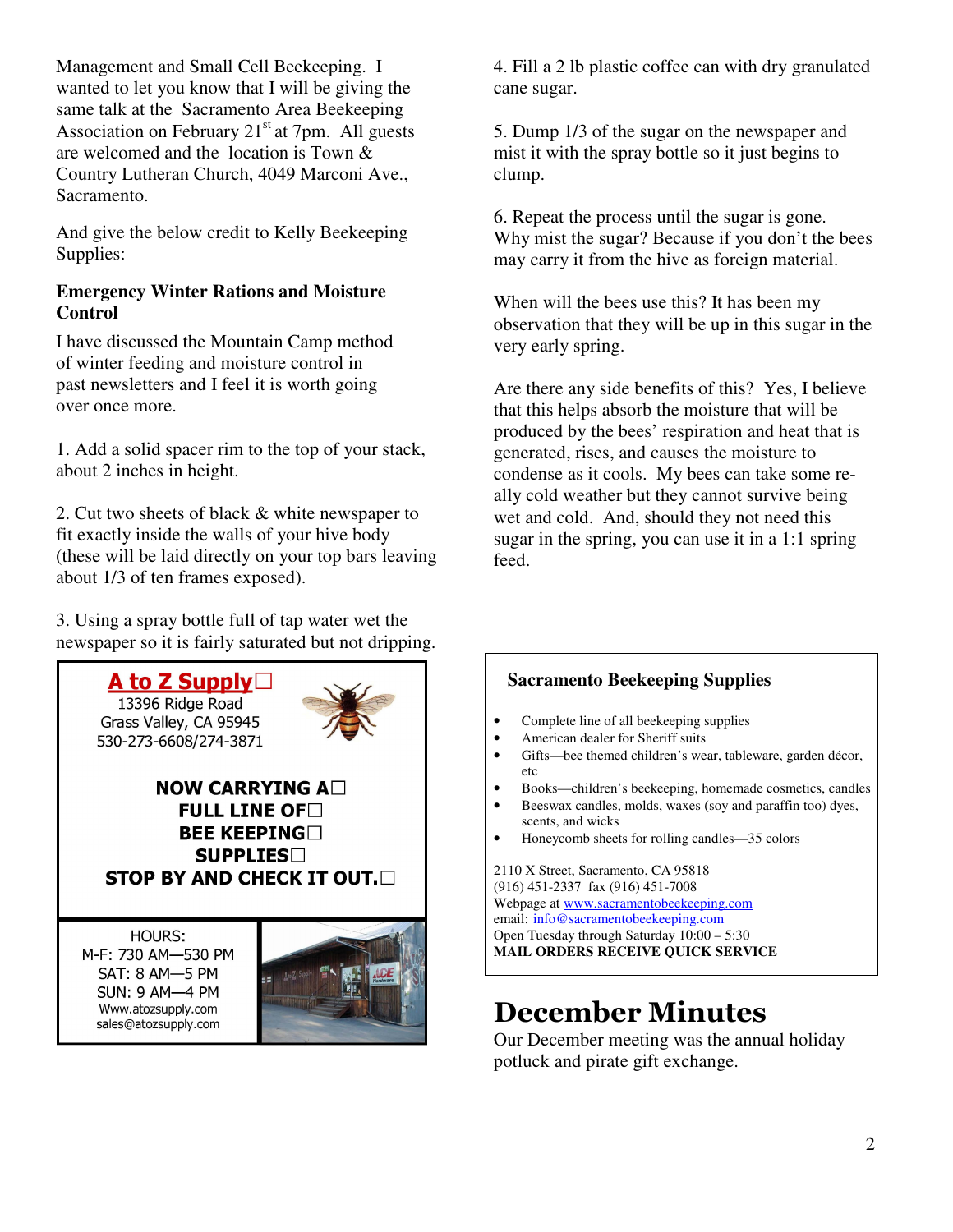#### Fig-Balsamic Honey Vinaigrette

The blended figs work as a natural emulsifier in the dressing. Simply put, the oil and vinegar will stay mixed together. The figs also add a bit of seedy texture and a touch of sweetness. I

5 fresh figs, stems removed, or 12 dried figs soaked in a little hot water for about 10 minutes, drain.

6 tablespoons good quality balsamic vinegar 1 to 2 tablespoons Honey 1/2 teaspoon salt 1/2 cup extra virgin olive oil freshly ground black pepper, to taste

Place the figs, balsamic vinegar, hone, and salt in a blender and blend on medium until combined and the figs are lightly pureed. With the motor running on a low speed, slowly pour in the olive oil. Add black pepper if desired and blend on low speed, slightly, to incorporate.

Pour dressing over your favorite salad. Transfer remaining dressing to a glass jar. Will last 7 to 10 days in the refrigerator.

#### Apple-Oat Nut Bars

1 cup diced apples ¼' 1 TABLESP water 2 tbsp honey ½ tsp cinnamon 1 tsp lemon juice ¼ cup honey ¼ cp oil 1 egg ½ cup whole wheat pastry flour 1-1/4 c rolled oats\ 1 tsp baking powder ½ c broken walnuts (toasted Prepare 8x8 sure baking pan by oiling lightly. In a sauce pan with put dice apple, water, 2 tblsp honey and cinnamon together until the apple is tender and the juice is thickened to the consistency of honey.

Cool the apple mixture to luke warm, then add the lemon juice, ¼ cup oats, baking powder and nuts. Add to the apple mixture and stir to blend. Scrape into the prepared pan and spread evenly. Bake in the preheated oven until the cake is golden and springy to touch. Remove from rack to cool and cut into 16 bars with a long serrated knife.

#### Honey apple crisp

6-8 med apples 2 tbsp quick cooking tapioca 1/3 c honey 1 tbsp lemon juice. Topping ¼ cup honey 2 tbsp oil ½ tsp vanilla 1 c regular rolled oats ¼ cup whole wheat flour ½ cup chopped walnuts Bake in 350 oven until top is goden

#### SWEET ONION SALAD DRESSING

2 cups Walla Walla Sweet Onions, with 1 cup finely minced and set aside. 1 cup olive oil 1 cup vinegar 1 cup Parmesan cheese 1 teaspoon lemon juice 2 teaspoons garlic 2 teaspoons chopped oregano, dried or fresh 2 teaspoons parsley 2 teaspoons rosemary 1 teaspoon pepper 1 teaspoon salt 1 Tbsp Honey

Put all ingredients into blender, except that were set aside. Blend 20 seconds. Add remaining onions (quick blend optional). Chill and serve. Cover cucumbers and onions with dressing.

The dressing can also be used on salads or pasta or as a marinade on chicken or beef.

Remember: all ingredients are fresh; shelf life is limited to three days in the refrigerator.